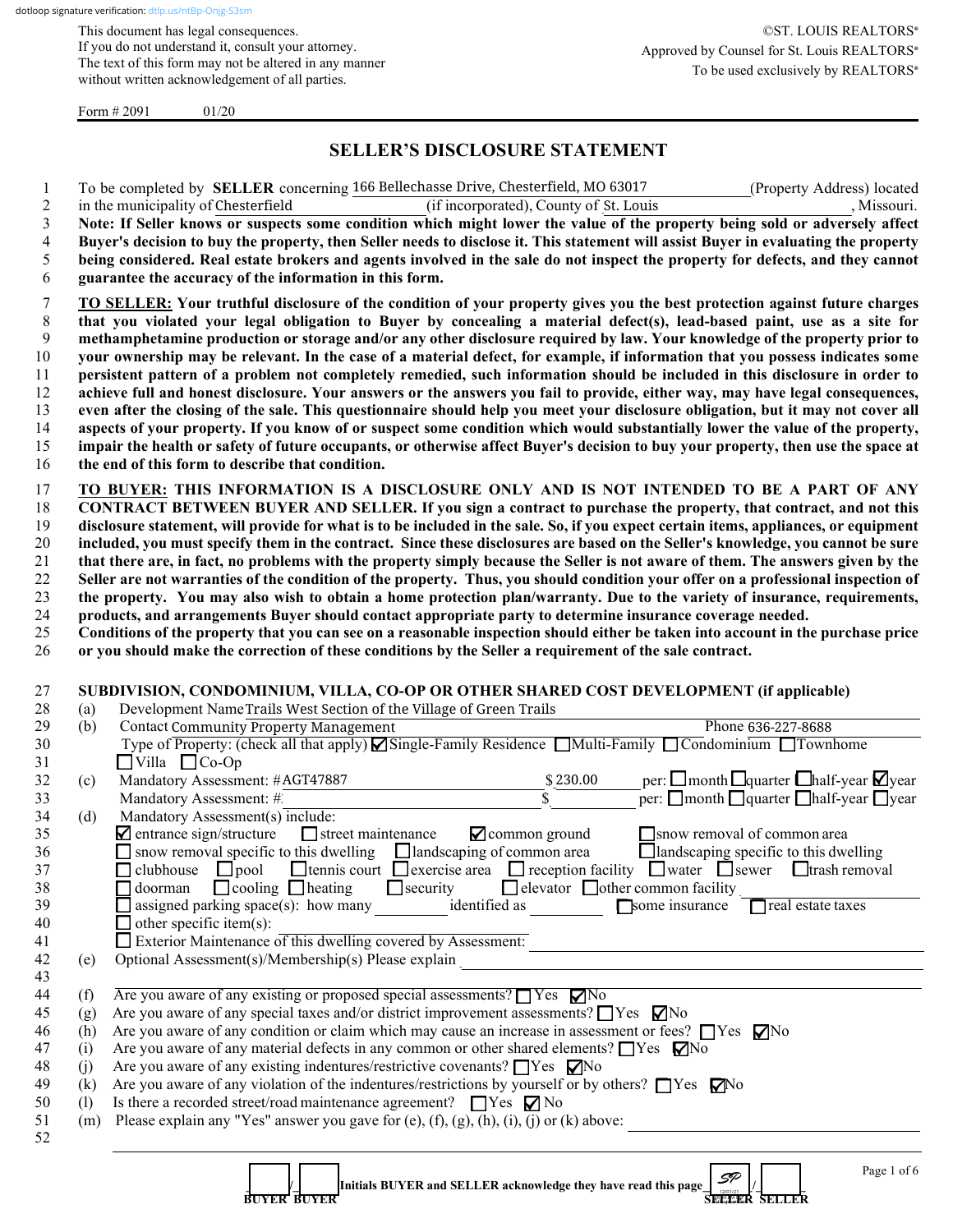dotloop signature verification: [dtlp.us/ntBp-Onjg-S3sm](https://dtlp.us/ntBp-Onjg-S3sm)

| 53         |                                                             | <b>UTILITIES</b>                        |                                                                  |                                                                                        |                                                                                                                                                                                                                |                                                                                                                                             |  |
|------------|-------------------------------------------------------------|-----------------------------------------|------------------------------------------------------------------|----------------------------------------------------------------------------------------|----------------------------------------------------------------------------------------------------------------------------------------------------------------------------------------------------------------|---------------------------------------------------------------------------------------------------------------------------------------------|--|
| 54         | <b>Utility</b>                                              |                                         |                                                                  | <b>Current Provider</b>                                                                |                                                                                                                                                                                                                |                                                                                                                                             |  |
| 55         |                                                             | Gas/Propane:Spire                       |                                                                  |                                                                                        |                                                                                                                                                                                                                | if Propane, is tank □ Owned □ Leased                                                                                                        |  |
| 56         | Electric: Ameren Missouri<br>Water: Missouri American Water |                                         |                                                                  |                                                                                        |                                                                                                                                                                                                                |                                                                                                                                             |  |
| 57<br>58   |                                                             |                                         | Sewer: Metropolitan St. Louis Sewer District                     |                                                                                        |                                                                                                                                                                                                                |                                                                                                                                             |  |
| 59         |                                                             | Trash: Republic Services                |                                                                  |                                                                                        |                                                                                                                                                                                                                |                                                                                                                                             |  |
| 60         |                                                             | Recycle: Republic Services              |                                                                  |                                                                                        |                                                                                                                                                                                                                |                                                                                                                                             |  |
| 61         |                                                             |                                         |                                                                  | Internet:                                                                              |                                                                                                                                                                                                                |                                                                                                                                             |  |
| 62         | Phone:                                                      |                                         |                                                                  |                                                                                        |                                                                                                                                                                                                                |                                                                                                                                             |  |
| 63         |                                                             |                                         |                                                                  |                                                                                        |                                                                                                                                                                                                                | HEATING, COOLING AND VENTILATING (Seller is not agreeing that all items checked are being offered for sale.)                                |  |
| 64         | (a)                                                         |                                         |                                                                  |                                                                                        | Heating Equipment: $\Box$ Forced Air $\Box$ Hot Water Radiators $\Box$ Steam Radiators $\Box$ Radiant $\Box$ Baseboard                                                                                         |                                                                                                                                             |  |
| 65         | (b)                                                         |                                         |                                                                  | Source of heating: □ElectricⅠ Natural Gas □ Propane □ Fuel Oil □ Other                 |                                                                                                                                                                                                                |                                                                                                                                             |  |
| 66         | (c)                                                         |                                         |                                                                  |                                                                                        |                                                                                                                                                                                                                | Type of air conditioning: $\Box$ Central Electric $\Box$ Central Gas $\Box$ Window/Wall (Number of window units )                           |  |
| 67         | (d)                                                         |                                         | Areas of house not served by central heating/cooling:            |                                                                                        |                                                                                                                                                                                                                |                                                                                                                                             |  |
| 68         | (e)                                                         |                                         |                                                                  |                                                                                        | Additional: Humidifier Electronic Air Filter Media Filter Attic Fan Dother:                                                                                                                                    |                                                                                                                                             |  |
| 69         | (f)                                                         |                                         |                                                                  |                                                                                        |                                                                                                                                                                                                                | Are you aware of any problems or repairs needed with any item in this section? $\Box$ Yes $\Box$ No If "Yes", please explain                |  |
| 70         |                                                             |                                         |                                                                  |                                                                                        | the control of the control of the control of the control of the control of the control of                                                                                                                      |                                                                                                                                             |  |
| 71         | (g)                                                         | Other details:                          |                                                                  |                                                                                        | the control of the control of the control of the control of the control of the control of                                                                                                                      |                                                                                                                                             |  |
| 72         |                                                             | <b>FIREPLACE(S)</b>                     |                                                                  |                                                                                        |                                                                                                                                                                                                                |                                                                                                                                             |  |
| 73         | (a)                                                         |                                         |                                                                  |                                                                                        |                                                                                                                                                                                                                | Type of fireplace: IWood Burning IVented Gas Logs IVent Free Gas Logs IWood Burning Stove INatural Gas IPropane                             |  |
| 74         | (b)                                                         | Type of flues/venting:                  |                                                                  |                                                                                        |                                                                                                                                                                                                                |                                                                                                                                             |  |
| 75         |                                                             |                                         |                                                                  |                                                                                        |                                                                                                                                                                                                                | $\Box$ Functional: (properly vented for wood burning and vented gas logs) Number of fireplace(s) Location(s)                                |  |
| 76         |                                                             |                                         |                                                                  | Non-Functional: Number of fireplace(s) Location(s) Please explain                      |                                                                                                                                                                                                                |                                                                                                                                             |  |
| 77<br>78   | (c)                                                         |                                         |                                                                  |                                                                                        |                                                                                                                                                                                                                | Are you aware of any problems or repairs needed with any item in this section? $\Box$ Yes $\Box$ No If "Yes", please explain                |  |
|            |                                                             |                                         |                                                                  |                                                                                        |                                                                                                                                                                                                                |                                                                                                                                             |  |
| 79         |                                                             |                                         |                                                                  |                                                                                        | PLUMBING SYSTEM, FIXTURES AND EQUIPMENT; POOL/SPA/POND/LAKE/HOT TUB                                                                                                                                            |                                                                                                                                             |  |
| 80         | (a)                                                         |                                         | Ice maker supply line: $\blacksquare$ Yes $\blacksquare$ No      | Water Heater: Electric Natural Gas Propane Tankless Other:                             |                                                                                                                                                                                                                | <u> 1980 - John Stein, Amerikaansk politiker (</u>                                                                                          |  |
| 81<br>82   | (b)<br>(c)                                                  | Jet Tub: $\Box$ Yes $\nabla$ No         |                                                                  |                                                                                        |                                                                                                                                                                                                                |                                                                                                                                             |  |
| 83         | (d)                                                         |                                         | Swimming Pool/Spa/Hot Tub: ■ Yes ■ No                            |                                                                                        |                                                                                                                                                                                                                |                                                                                                                                             |  |
| 84         |                                                             |                                         |                                                                  |                                                                                        | (If Yes, attach Form #2180, Pool/Spa/Pond/Lake Addendum to Seller's Disclosure Statement)                                                                                                                      |                                                                                                                                             |  |
| 85         | (e)                                                         |                                         |                                                                  |                                                                                        | Lawn Sprinkler System: $\Box$ Yes $\Box$ No If yes, date of last backflow device inspection certificate:                                                                                                       |                                                                                                                                             |  |
| 86         | (f)                                                         |                                         |                                                                  |                                                                                        |                                                                                                                                                                                                                | Are you aware of any problems or repairs needed in the plumbing system? $\Box$ Yes $\Box$ No If "Yes", please explain                       |  |
| 87         |                                                             |                                         |                                                                  |                                                                                        |                                                                                                                                                                                                                |                                                                                                                                             |  |
| 88         |                                                             |                                         |                                                                  |                                                                                        | WATER (If well exists, attach Form #2165, Septic/Well Addendum to Seller's Disclosure Statement)                                                                                                               |                                                                                                                                             |  |
| 89         |                                                             |                                         |                                                                  |                                                                                        | (a) What is the source of your drinking water? $\Box$ Public $\Box$ Community $\Box$ Well $\Box$ Other (explain)                                                                                               |                                                                                                                                             |  |
| 90         | (b)                                                         |                                         |                                                                  | If Public, identify the utility company: Missouri American Water                       |                                                                                                                                                                                                                |                                                                                                                                             |  |
| 91         | (c)                                                         |                                         |                                                                  |                                                                                        | Do you have a softener, filter or other purification system? $Yes$ No Dwned Leased/Lease Information                                                                                                           |                                                                                                                                             |  |
| 92         | (d)                                                         |                                         |                                                                  |                                                                                        |                                                                                                                                                                                                                | Are you aware of any problems relating to the water system including the quality or source of water or any components such as               |  |
| 93         |                                                             |                                         | the curb stop box? $\Box$ Yes $\Box$ No If "Yes", please explain |                                                                                        |                                                                                                                                                                                                                |                                                                                                                                             |  |
| 94         |                                                             |                                         |                                                                  |                                                                                        |                                                                                                                                                                                                                | SEWERAGE (If Septic or Aerator exists, attach Form #2165, Septic/Well Addendum to Seller's Disclosure Statement)                            |  |
| 95         | (a)                                                         |                                         |                                                                  |                                                                                        |                                                                                                                                                                                                                | What is the type of sewerage system to which the house is connected? $\Box$ Public $\Box$ Private $\Box$ Septic $\Box$ Aerator $\Box$ Other |  |
| 96         |                                                             | If "Other" please explain               |                                                                  |                                                                                        |                                                                                                                                                                                                                |                                                                                                                                             |  |
| 97<br>98   | (b)                                                         |                                         | When was the septic/aerator system last serviced?                |                                                                                        | Is there a sewerage lift system? $\Box$ Yes $\Box$ No If "Yes", is it in good working condition? $\Box$ Yes $\Box$ No                                                                                          |                                                                                                                                             |  |
| 99         | (c)<br>(d)                                                  |                                         |                                                                  |                                                                                        |                                                                                                                                                                                                                | Are you aware of any leaks, backups, open drain lines or other problems relating to the sewerage system? $\Box$ Yes $\Box$ No               |  |
| 100        |                                                             | If "Yes", please explain                |                                                                  |                                                                                        |                                                                                                                                                                                                                |                                                                                                                                             |  |
|            |                                                             |                                         |                                                                  |                                                                                        |                                                                                                                                                                                                                |                                                                                                                                             |  |
| 101<br>102 | (a)                                                         |                                         |                                                                  |                                                                                        | APPLIANCES (Seller is not agreeing that all items checked are being offered for sale.)<br>Electrical Appliances and Equipment: $\Box$ Electric Stove/Range/Cook top $\Box$ Oven $\Box$ Built-in Microwave Oven |                                                                                                                                             |  |
| 103        |                                                             | <b>⊘</b> Dishwasher                     | Garbage Disposal                                                 | Trash Compactor                                                                        |                                                                                                                                                                                                                | $\Box$ Wired smoke alarms $\Box$ Electric dryer (hook up)                                                                                   |  |
| 104        |                                                             |                                         |                                                                  | $\Box$ Ceiling Fan(s) $\Box$ Intercom System $\Box$ Central Vacuum System $\Box$ Other |                                                                                                                                                                                                                | <u> 1986 - Jan Barbara Barbara, prima prima prima prima prima prima prima prima prima prima prima prima prima pri</u>                       |  |
| 105        | (b)                                                         |                                         |                                                                  | Gas Appliances & Equipment: Ø Natural Gas □ Propane                                    |                                                                                                                                                                                                                |                                                                                                                                             |  |
| 106        |                                                             |                                         |                                                                  |                                                                                        |                                                                                                                                                                                                                | □ Oven □ Gas Stove/Range/Cook top □ Exterior Lights □ Barbecue ■ Water heater □ Tankless Water Heater                                       |  |
| 107        |                                                             | $\Box$ Gas dryer (hook up) $\Box$ Other |                                                                  |                                                                                        |                                                                                                                                                                                                                |                                                                                                                                             |  |
|            |                                                             |                                         |                                                                  |                                                                                        |                                                                                                                                                                                                                |                                                                                                                                             |  |
| 108        | (c)                                                         | Other Equipment: □TV Antenna            |                                                                  |                                                                                        | □ Cable Wiring □ Phone Wiring □ Network/Data Wiring                                                                                                                                                            |                                                                                                                                             |  |
| 109        |                                                             |                                         | $\blacktriangleright$ Electric Garage Door Opener(s)             | Number of controls 1                                                                   |                                                                                                                                                                                                                |                                                                                                                                             |  |
| 110        |                                                             |                                         |                                                                  | Security Alarm System Owned Leased /Lease information:                                 |                                                                                                                                                                                                                |                                                                                                                                             |  |
|            |                                                             |                                         |                                                                  |                                                                                        | Initials BUYER and SELLER acknowledge they have read this page                                                                                                                                                 | Page 2 of 6<br>SP                                                                                                                           |  |
|            |                                                             |                                         | <b>BUYER BUYER</b>                                               |                                                                                        |                                                                                                                                                                                                                | <b>SELTER SELLER</b>                                                                                                                        |  |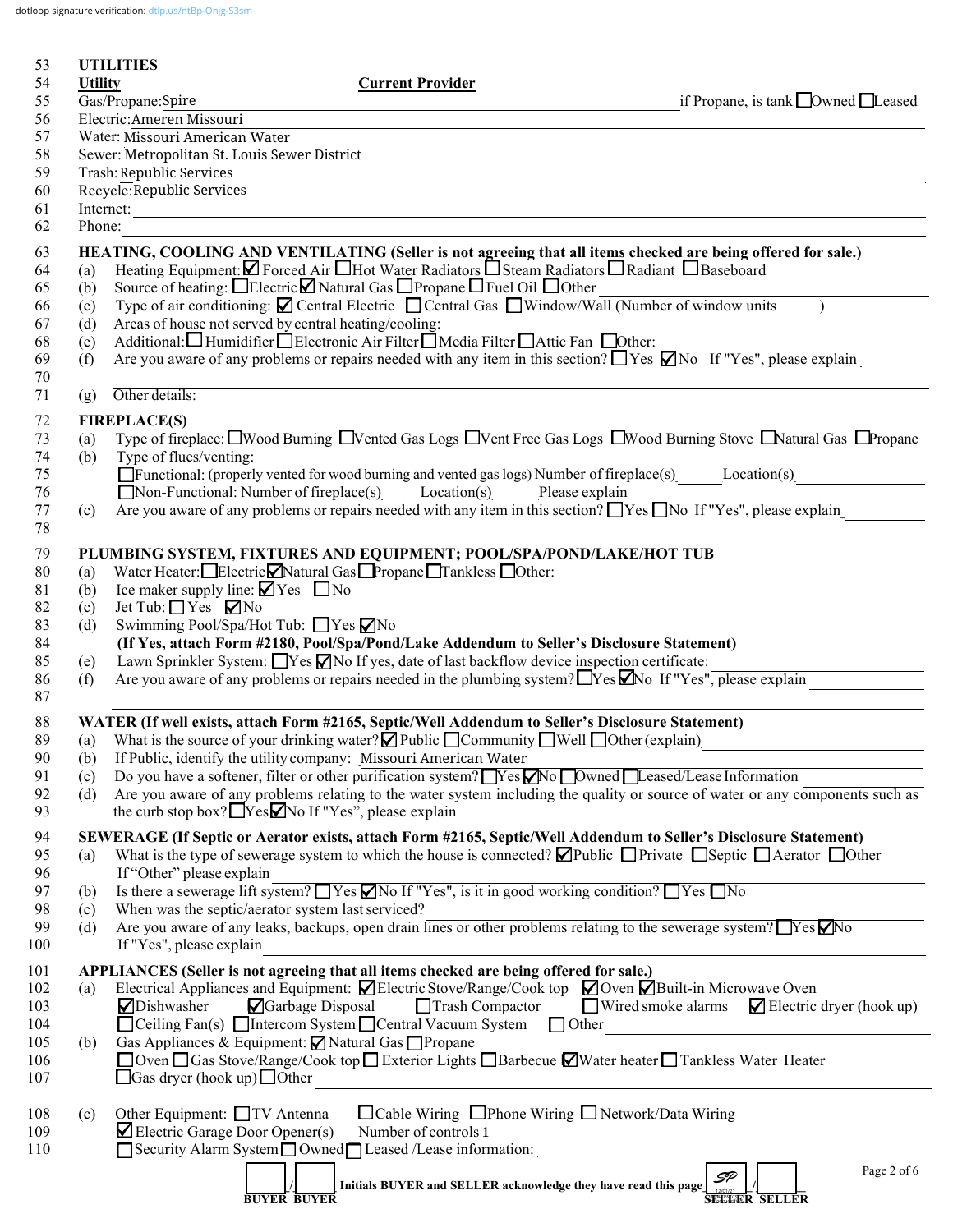|                   | Satellite Dish Owned Leased/LeaseInformation:                                                                                                                                                                                                                                                                                                                                                                                                                                                                                                                                                                                                                                                                                                                          |
|-------------------|------------------------------------------------------------------------------------------------------------------------------------------------------------------------------------------------------------------------------------------------------------------------------------------------------------------------------------------------------------------------------------------------------------------------------------------------------------------------------------------------------------------------------------------------------------------------------------------------------------------------------------------------------------------------------------------------------------------------------------------------------------------------|
|                   | $\Box$ Other:<br>Electronic Pet Fence System Number of Collars:<br>Are you aware of any items in this section in need of repair or replacement? $\Box$ Yes $\Box$ No If "Yes", please explain                                                                                                                                                                                                                                                                                                                                                                                                                                                                                                                                                                          |
| (d)               |                                                                                                                                                                                                                                                                                                                                                                                                                                                                                                                                                                                                                                                                                                                                                                        |
|                   | <b>ELECTRICAL</b>                                                                                                                                                                                                                                                                                                                                                                                                                                                                                                                                                                                                                                                                                                                                                      |
|                   | Type of service panel: $\Box$ Fuses $\Box$ Circuit Breakers $\Box$ Other: $\Box$ Type of wiring: $\Box$ Copper $\Box$ Aluminum $\Box$ Knob and Tube $\Box$ Unknown                                                                                                                                                                                                                                                                                                                                                                                                                                                                                                                                                                                                     |
|                   |                                                                                                                                                                                                                                                                                                                                                                                                                                                                                                                                                                                                                                                                                                                                                                        |
| (b)               | Are you aware of any problems or repairs needed in the electrical system? $\Box$ Yes $\Box$ No If "Yes", please explain                                                                                                                                                                                                                                                                                                                                                                                                                                                                                                                                                                                                                                                |
|                   | ROOF, GUTTERS AND DOWNSPOUTS                                                                                                                                                                                                                                                                                                                                                                                                                                                                                                                                                                                                                                                                                                                                           |
| (a)               | What is the approximate age of the roof? $\frac{2}{2}$ Years. Documented? $\Box$ Yes $\Box$ No                                                                                                                                                                                                                                                                                                                                                                                                                                                                                                                                                                                                                                                                         |
| (b)               | Has the roof ever leaked during your ownership? Yes Mo If "Yes" please explain                                                                                                                                                                                                                                                                                                                                                                                                                                                                                                                                                                                                                                                                                         |
| (c)               | Has the roof been repaired, recovered or any portion of it replaced or recovered during your ownership? Nes Mo If "Yes",<br>please explain                                                                                                                                                                                                                                                                                                                                                                                                                                                                                                                                                                                                                             |
| (d)               | please explain<br>Are you aware of any problems with the roof, gutters or downspouts? No Sext No If "Yes", please explain                                                                                                                                                                                                                                                                                                                                                                                                                                                                                                                                                                                                                                              |
|                   | <b>CONSTRUCTION</b>                                                                                                                                                                                                                                                                                                                                                                                                                                                                                                                                                                                                                                                                                                                                                    |
| (a)               | Are you aware of any problems with the footing, foundation walls, sub-floor, interior and exterior walls, roof construction,                                                                                                                                                                                                                                                                                                                                                                                                                                                                                                                                                                                                                                           |
|                   | decks/porches or other load bearing components? Nes Mo If "Yes" please describe in detail<br><u> 1980 - Andrea Andrew Maria (b. 1980)</u>                                                                                                                                                                                                                                                                                                                                                                                                                                                                                                                                                                                                                              |
| (b)               | Are you aware of any repairs to any of the building elements listed in (a) above? $\Box$ Yes $\Box$ No If "Yes", please describe the                                                                                                                                                                                                                                                                                                                                                                                                                                                                                                                                                                                                                                   |
|                   | location, extent, date and name of the person/company who did the repair or control effort Kitchen and bathroom sub-floors                                                                                                                                                                                                                                                                                                                                                                                                                                                                                                                                                                                                                                             |
|                   | replaced 2021 by Gerald O'Neail                                                                                                                                                                                                                                                                                                                                                                                                                                                                                                                                                                                                                                                                                                                                        |
| (c)               | Are you aware that any of the work in (b) above was completed without required permits? $\Box$ Yes $\nabla$ No                                                                                                                                                                                                                                                                                                                                                                                                                                                                                                                                                                                                                                                         |
| (d)               | List all significant additions, modifications, renovations, & alterations to the property during your ownership: Renovation of                                                                                                                                                                                                                                                                                                                                                                                                                                                                                                                                                                                                                                         |
|                   | living room, dining room, kitchen, bathrooms and master bedroom. Washer and dryer moved. New electrical service                                                                                                                                                                                                                                                                                                                                                                                                                                                                                                                                                                                                                                                        |
|                   |                                                                                                                                                                                                                                                                                                                                                                                                                                                                                                                                                                                                                                                                                                                                                                        |
|                   | Were required permits obtained for the work in (d) above? $\Box$ Yes $\Box$ No                                                                                                                                                                                                                                                                                                                                                                                                                                                                                                                                                                                                                                                                                         |
| (e)               |                                                                                                                                                                                                                                                                                                                                                                                                                                                                                                                                                                                                                                                                                                                                                                        |
|                   | <b>BASEMENT AND CRAWL SPACE (Complete only if applicable)</b>                                                                                                                                                                                                                                                                                                                                                                                                                                                                                                                                                                                                                                                                                                          |
| (a)               | $\Box$ Sump pit $\Box$ Sump pit and pump                                                                                                                                                                                                                                                                                                                                                                                                                                                                                                                                                                                                                                                                                                                               |
| (b)               | Stone Cinder Block Wood<br>Type of foundation: $\blacksquare$ Concrete                                                                                                                                                                                                                                                                                                                                                                                                                                                                                                                                                                                                                                                                                                 |
| (c)               |                                                                                                                                                                                                                                                                                                                                                                                                                                                                                                                                                                                                                                                                                                                                                                        |
|                   | describe in detail<br><u> 1989 - Andrea Stadt Britain, amerikan bestean ingila (h. 1989).</u>                                                                                                                                                                                                                                                                                                                                                                                                                                                                                                                                                                                                                                                                          |
|                   |                                                                                                                                                                                                                                                                                                                                                                                                                                                                                                                                                                                                                                                                                                                                                                        |
|                   | Are you aware of any repairs or other attempts to control any water or dampness problem in the basement or crawl space?<br>effort Discovered previous water damage that occurred prior to ownership. Repaired. Eureka Plumbing. 2021                                                                                                                                                                                                                                                                                                                                                                                                                                                                                                                                   |
| (d)               |                                                                                                                                                                                                                                                                                                                                                                                                                                                                                                                                                                                                                                                                                                                                                                        |
|                   | PESTS OR TERMITES/WOOD DESTROYING INSECTS                                                                                                                                                                                                                                                                                                                                                                                                                                                                                                                                                                                                                                                                                                                              |
| (a)               | Are you aware of any pests or termites/wood destroying insects impacting the property and improvements? $\Box$ Yes $\Box$ No                                                                                                                                                                                                                                                                                                                                                                                                                                                                                                                                                                                                                                           |
| (b)               | Are you aware of any uncorrected damage to the property caused by pests or termites/wood destroying insects? $\Box$ Yes $\Box$ No                                                                                                                                                                                                                                                                                                                                                                                                                                                                                                                                                                                                                                      |
| (c)               | Is your property currently under a warranty contract by a licensed pest/termite control company? $\Box$ Yes $\Box$ No                                                                                                                                                                                                                                                                                                                                                                                                                                                                                                                                                                                                                                                  |
| (d)               | Are you aware of any pest/termite control reports for the property? $\Box$ Yes $\Box$ No                                                                                                                                                                                                                                                                                                                                                                                                                                                                                                                                                                                                                                                                               |
|                   | Are you aware of any pest/termite control treatments to the property? $\blacksquare$ Yes $\blacksquare$ No<br>Please explain any "Yes" answers you gave in this section It appears the previous owner treated for termites.                                                                                                                                                                                                                                                                                                                                                                                                                                                                                                                                            |
|                   | <b>SOIL AND DRAINAGE</b>                                                                                                                                                                                                                                                                                                                                                                                                                                                                                                                                                                                                                                                                                                                                               |
| (e)<br>(f)<br>(a) | Are you aware of any fill, expansive soil or sinkholes on the property or that may affect the property? $\Box$ Yes $\Box$ No                                                                                                                                                                                                                                                                                                                                                                                                                                                                                                                                                                                                                                           |
| (b)               | property? $\Box$ Yes $\nabla$ No                                                                                                                                                                                                                                                                                                                                                                                                                                                                                                                                                                                                                                                                                                                                       |
| (c)               | the property? $\Box$ Yes $\Box$ No                                                                                                                                                                                                                                                                                                                                                                                                                                                                                                                                                                                                                                                                                                                                     |
| (d)               |                                                                                                                                                                                                                                                                                                                                                                                                                                                                                                                                                                                                                                                                                                                                                                        |
|                   |                                                                                                                                                                                                                                                                                                                                                                                                                                                                                                                                                                                                                                                                                                                                                                        |
|                   | Are you aware of any dampness, water accumulation or leakage, in the basement or crawl space? No If "Yes", please<br>⊠Yes □ No If "Yes", please describe the location, extent, date and name of the person/company who did the repair or control<br>Are you aware of any soil, earth movement, flood, drainage or grading problems on the property or that may affect the<br>Are you aware of any past, present or proposed mining, strip-mining, or any other excavations on the property or that may affect<br>Are you aware of any Post-construction Stormwater Best Management Practices (BMPs) on the property? (BMPs are private<br>stormwater management facilities which include a recorded formal Maintenance Agreement with the Metropolitan Sewer District, |
| (e)               | e.g. retention ponds, rain gardens, sand filters, permeable pavement) TYes ZNo<br>Please explain any "Yes" answers you gave in this section<br><u> 1980 - Jan Sterling Sterling, statistik fotograf i statistik fotograf i statistik fotograf i statistik fotogr</u>                                                                                                                                                                                                                                                                                                                                                                                                                                                                                                   |

**1**  $\begin{bmatrix} 1 \\ 1 \end{bmatrix}$  Initials BUYER and SELLER acknowledge they have read this page  $\begin{bmatrix} 1 \\ 20001 \end{bmatrix}$  **BUYER BUYER SELLER SELLER** *SP*<br>Beer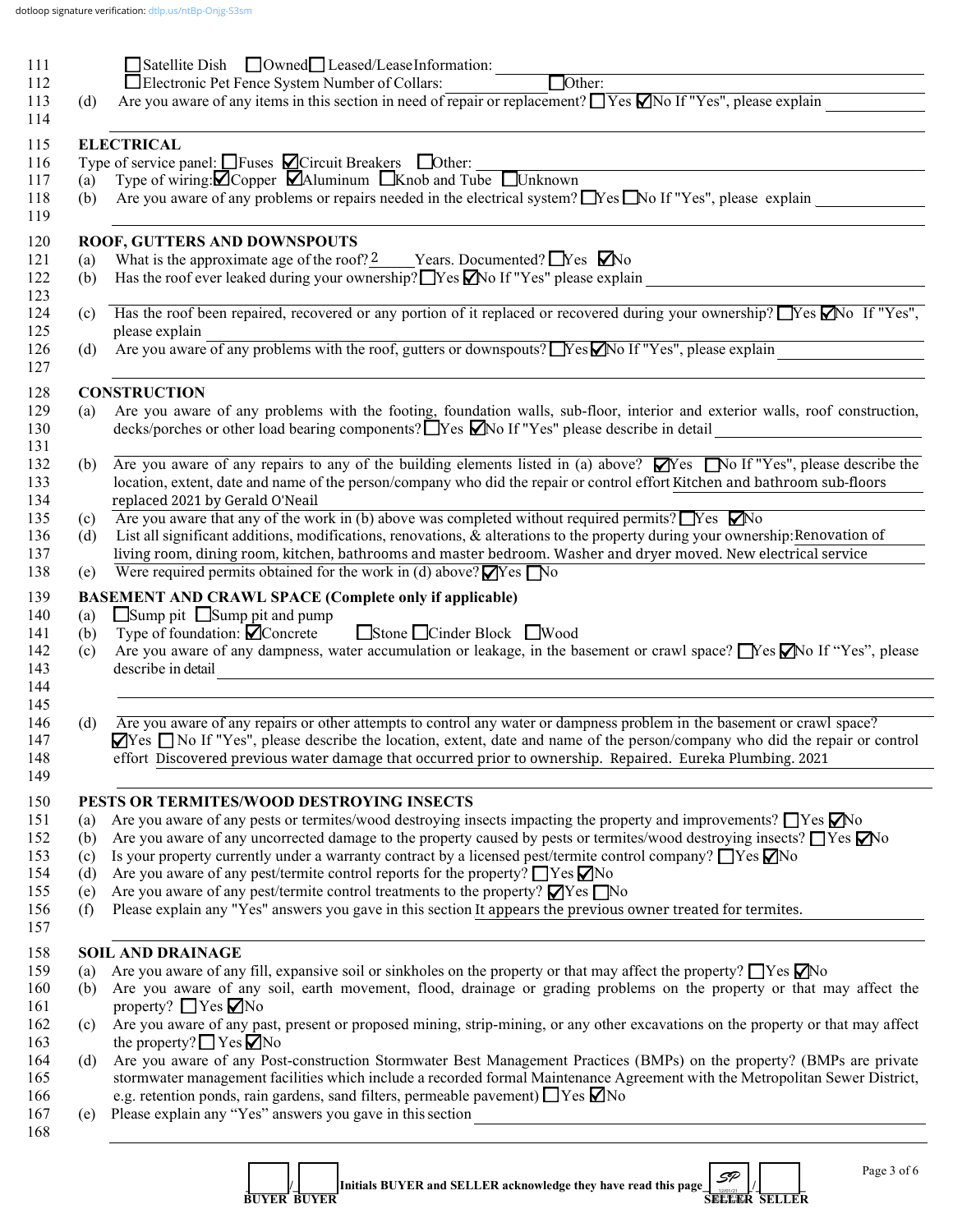|            | dotloop signature verification: dtlp.us/ntBp-Onjg-S3sm                                                                                                                                  |
|------------|-----------------------------------------------------------------------------------------------------------------------------------------------------------------------------------------|
|            |                                                                                                                                                                                         |
| 169        | <b>HAZARDOUS SUBSTANCES/OTHER ENVIRONMENTAL CONCERNS</b>                                                                                                                                |
| 170<br>171 | (a) Lead: (Note: Production of lead-based paint was banned in 1978. See Disclosure of Information and Acknowledgement Lead Based<br>Paint and/or Lead-Based Paint Hazards, form #2049.) |
| 172        | (1) Are you aware of the presence of any lead hazards (such as paint, water supply lines, etc.) on the property? $\Box$ Yes $\Box$ No                                                   |
| 173        | (2) Are you aware if it has ever been covered or removed? $\Box$ Yes $\Box$ No                                                                                                          |
| 174        | (3) Are you aware if the property has been tested for lead? $\Box$ Yes $\Box$ No If "Yes", please give date performed, type of test and test                                            |
| 175        | results                                                                                                                                                                                 |
| 176        | results<br>(4) Please explain any "Yes" answers you gave in this section                                                                                                                |
| 177        |                                                                                                                                                                                         |
| 178        | (b) Asbestos Materials                                                                                                                                                                  |
| 179        | (1) Are you aware of the presence of asbestos materials on the property, such as roof shingles, siding, insulation, ceiling, flooring,                                                  |
| 180        | pipe wrap, etc.? $\Box$ Yes $\nabla$ No                                                                                                                                                 |
| 181        | (2) Are you aware of any asbestos material that has been encapsulated or removed? $\Box$ Yes $\Box$ No                                                                                  |
| 182        | (3) Are you aware if the property has been tested for the presence of asbestos? $\Box$ Nes $\Box$ No If "Yes", please give date performed,                                              |
| 183        | type of test and test results                                                                                                                                                           |
| 184        | (4) Please explain any "Yes" answers you gave in this section                                                                                                                           |
| 185        |                                                                                                                                                                                         |
| 186        | (c) Mold                                                                                                                                                                                |
| 187        | (1) Are you aware of the presence of any mold on the property? $\Box$ Yes $\Box$ No                                                                                                     |
| 188        | (2) Are you aware of anything with mold on the property that has ever been covered or removed? $\Box$ Yes $\Box$ No                                                                     |
| 189        | (3) Are you aware if the property has ever been tested for the presence of mold? Yes No If "Yes", please give date performed,                                                           |
| 190        | type of test and test resultsOctober 2020. Mold test                                                                                                                                    |
| 191<br>192 | (4) Please explain any "Yes" answers you gave in this section Discovered previous mold. Replaced drywall and sub-floors                                                                 |
| 193        | (d) Radon                                                                                                                                                                               |
| 194        | (1) Are you aware if the property has been tested for radon gas? $\Box$ Yes $\Box$ No If "Yes", please give date performed, type of test                                                |
| 195        | and test results                                                                                                                                                                        |
| 196        | (2) Are you aware if the property has ever been mitigated for radon gas? TYes $\nabla$ No If "Yes", please provide the date and name                                                    |
| 197        | of the person/company who did the mitigation<br><u> 1989 - Andrea Andrew Maria (h. 1989).</u>                                                                                           |
| 198        | (e) Methamphetamine                                                                                                                                                                     |
| 199        | Are you aware if the property is or was used as a lab, production or storage site for methamphetamine or was the residence of                                                           |
| 200        | a person convicted of a crime related to methamphetamine or a derivative controlled substance related thereto?                                                                          |
| 201        | □ YesΩ No If "Yes", Section 442.606 RSMo requires you to disclose such facts in writing, please explain                                                                                 |
| 202        |                                                                                                                                                                                         |
| 203        | (f) Waste Disposal Site or Demolition Landfill (permitted or unpermitted)                                                                                                               |
| 204        | Are you aware of any permitted or unpermitted solid waste disposal site or demolition landfill on the property? $\Box$ Yes $\Box$ No                                                    |
| 205        | If "Yes", Section 260.213 RSMo requires you to disclose the location of any such site on the property. Please provide such                                                              |
| 206        | information.                                                                                                                                                                            |
| 207        |                                                                                                                                                                                         |
| 208        | Note: If Seller checks "Yes", Buyer may be assuming liability to the State for any remedial action at the property.                                                                     |

209 (g) Radioactive or Hazardous Materials

210 Have you ever received a report stating affirmatively that the property is or was previously contaminated with radioactive naterial or other hazardous material?  $\Box$  Yes  $\Box$  No If "Yes". Section 442.055 RSMo requires material or other hazardous material?  $\Box$  Yes  $\Box$  No If "Yes", Section 442.055 RSMo requires you to disclose such knowledge 212 in writing. Please provide such information, including a copy of such report, if available.

 $213$ 

214 (h) Other Environmental Concerns

215 Are you aware of any other environmental concerns that may affect the property such as polychlorinated biphenyls (PCB's), 216 electro-magnetic fields (EMF's), underground fuel tanks, unused septic or storage tanks, etc.?  $\Box$  Yes  $\Box$  No If "Yes", please 217 explain

 $218$ 

#### 219 **SURVEY AND ZONING**

- 220 (a) Are you aware of any shared or common features with adjoining properties?  $\Box$  Yes  $\Box$  No
- 221 (b) Are you aware of any rights of way, unrecorded easements, or encroachments, which affect the property?  $\Box$  Yes  $\nabla$  No
- 222 (c) Is any portion of the property located within the 100-year flood hazard area (flood plain)?  $\Box$  Yes  $\Box$  No
- 223 (d) Do you have a survey of the property? Yes **M** No (If "Yes", please attach) Does it include all existing improvements on the 224 property?  $\Box$  Yes  $\Box$  No<br>225 (e) Are you aware of any y
- (e) Are you aware of any violations of local, state, or federal laws/regulations, including zoning, relating to the property?  $\Box$  Yes  $\Box$  No
- 226 (f) Please explain any "Yes" answers you gave in this section<sub>\_</sub>
- $227$

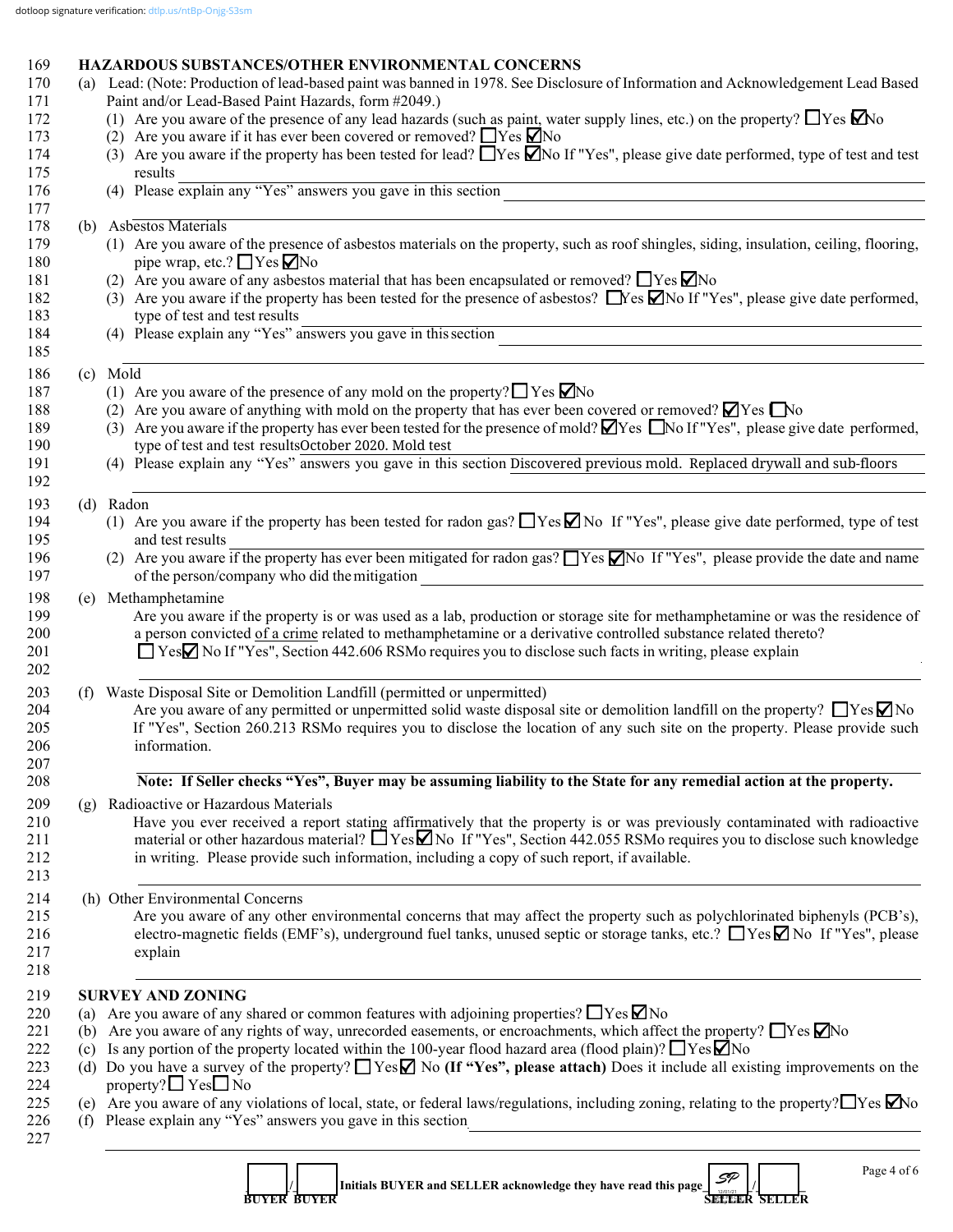#### 228 **INSURANCE**

| 229 | Are you aware of any claims that have been filed for damages to the property? $\Box$ Yes $\Box$ No If "Yes", please provide the following |
|-----|-------------------------------------------------------------------------------------------------------------------------------------------|
|     | 230 information: date of claim, description of claim, repairs and/or replacements completed                                               |
| 231 |                                                                                                                                           |
| 222 |                                                                                                                                           |

Ц.

|     | <b>MISCELLANEOUS</b>                                                                                                                                                                                                             |
|-----|----------------------------------------------------------------------------------------------------------------------------------------------------------------------------------------------------------------------------------|
| (a) | The approximate age of the residence is 53 years. The Seller has occupied the property from<br>to                                                                                                                                |
| (b) | Has the property been continuously occupied during the last twelve months? $\Box$ Yes $\Box$ No If "No", please explain Renovation                                                                                               |
| (c) | Is the property located in an area that requires any compliance inspection(s) including municipality, conservation, fire district or<br>any other required governmental authority? $\Box$ Yes $\Box$ No If "Yes", please explain |
| (d) | Is the property located in an area that requires any specific disclosure(s) from the city or county? $\Box$ Yes $\Box$ Yes'', please<br>explain                                                                                  |
| (e) | Is the property designated as a historical home or located in a historic district? $\Box$ Yes $\Box$ No If "Yes", please explain                                                                                                 |
| (f) | $\overline{Is}$ property tax abated? $\overline{I}$ Yes $\overline{I}$ No Expiration date<br>Attach documentation from taxing authority.                                                                                         |
| (g) | Are you aware of any pets having been kept in or on the property? $\blacktriangleright$ Yes $\blacktriangleright$ No If "Yes" please explain Previous owner                                                                      |
| (h) | Is the Buyer being offered a protection plan/home warranty at closing at Seller's expense? $\Box$ Yes $\Box$ No (If "Yes", please attach)                                                                                        |
| (i) | Are you aware of any inoperable windows or doors, broken thermal seals, or cracked/broken glass? $\Box$ Yes $\Box$ No                                                                                                            |
| (i) | Are you aware if carpet has been laid over a damaged wood floor? $\Box$ Yes $\Box$ No                                                                                                                                            |
| (k) | Are you aware of any existing or threatened legal action affecting the property? $\Box$ Yes $\Box$ No                                                                                                                            |
| (1) | Are you aware of any consent required of anyone other than the signer(s) of this form to convey title to the property? Thes $\Box$ No                                                                                            |
| (m) | Please explain any "Yes" answers you gave for $(i)$ , $(j)$ , $(k)$ , or $(l)$ above                                                                                                                                             |

# 255 **Additional Comments:**

| 256 |  |
|-----|--|
| 257 |  |
| 258 |  |
| 259 |  |
| 260 |  |

261 Seller attaches the following document(s): \_\_\_\_\_\_\_\_\_\_\_\_\_\_\_\_\_\_\_\_\_\_\_\_\_\_\_\_\_\_\_\_\_\_